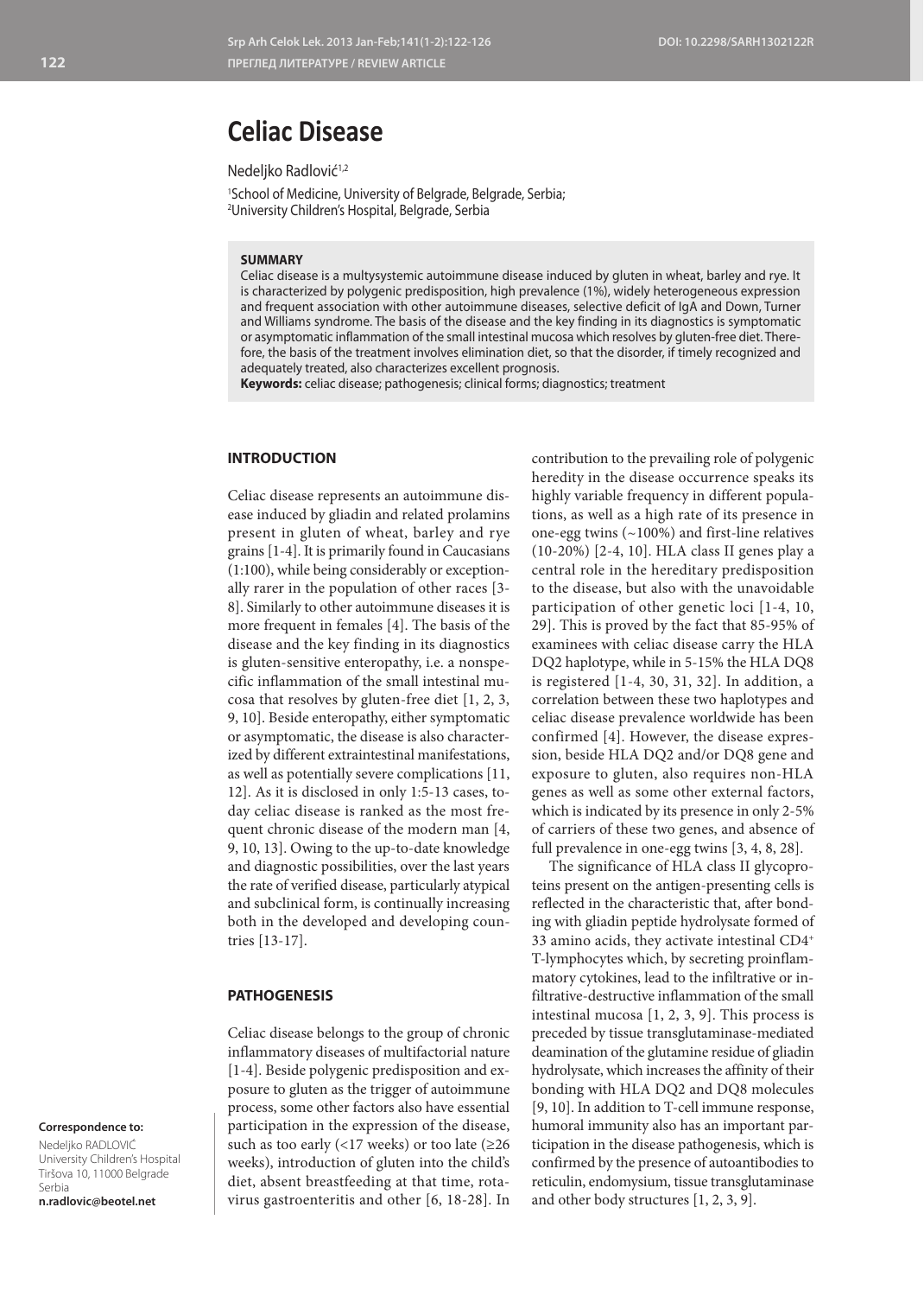# **ENTEROPATHY**

Damage of the small intestinal mucosa is most expressed in the duodenum and the proximal part of the jejunum, while progressively decreasing toward the ileum [4]. However, in some cases evident mucosal lesions can be present only in the duodenal bulbus [4, 33]. According to the modified Marsh criteria inflammation of the small intestinal mucosa is classified into three basic types: infiltrative (I), infiltrative-hyperplastic (II) and destructive (III) [34]. In the first form of mucosal damage there is an increased number of intraepithelial lymphocytes with  $\gamma/\delta$  receptor properties, as well as the lymphoplasmocytic infiltration of the stroma, while intestinal villous height and crypt depth remain intact. In the second form of damage, beside marked infiltrative changes, there is crypt hyperplasia, while in the third one, beside a marked infiltration and hyperplasia, there is villous flattening and/or loss. According to the degree of mucosal damage, destructive enteropathy is additionally classified into partial (IIIa), subtotal (IIIb) and total (IIIc) (Figure 1). Besides, a fourth form is also possible to occur, which is characterized by a total villous atrophy but without crypt hyperplasia and typical signs of mucosal inflammation.

# **CLINICAL FORMS OF THE DISEASE**

From the clinical aspect, celiac disease is divided into two basic types: symptomatic and asymptomatic (Scheme 1) [9,



**Figure 1.** Stereomicroscopic and pathohistological appearance of small intestinal mucosa with most severe form of damage (Marsh IIIc) **Scheme 1.** Clinical forms of celiac disease – the celiac iceberg [30]

28, 30]. Under the symptomatic form of the disease, which is much rarer, classical and atypical clinical presentation can be differentiated. The classical form of the disease is characterized by chronic diarrhea followed by malabsorption and secondary malnutrition, while the clinical features of the atypical form are predominated by extraintestinal (mono or oligosymptomatic) manifestations [1, 2, 3, 9, 30]. The classical form of the disease is mainly seen in infants and small children and atypical in later ages and in adults [1, 2, 3, 12, 28]. In the clinically manifested forms of the disease, beside evident enteropathy mostly of more severe degree, antbibodies to tissue transglutaminase (AtTG) and endomysium (EMA), as well as HLA DQ2 and/or DQ8 are registered. As the small intestinal mucosa is characterized by a great functional reserve, in a considerable number of cases its inflammation can be nonmanifest, so that such a form of the disease is called subclinical (silent celiac disease) [13, 28, 30]. In addition, the asymptomatic character is also the feature of the latent (potential) celiac disease, which differs from the silent form by a normal appearance of the small intestinal mucosa [13, 28, 30].

The classical form of celiac disease is most frequently seen at age 9-36 months (Figure 2) [9, 28, 30]. Complaints develop gradually and have a progressive course, and involve chronic diarrhea, anorexia, apathy and irritability. The insufficient intake and malabsorption of nutritional substances consequentially lead to a global malnutrition followed by sideropenic anemia, fat tissue loss and bonemuscle mass reduction. The child's longitudinal growth remains preserved for a relatively long time. In view of the concurrent deficit of the organic and mineral part of bones classic rickets are rare. Hypoproteinemic edema occurs in the most severe cases of the disease. During the first 6-9 months of life the disease usually presents with a rapid and severe clinical course. In rare cases the so called celiac crisis can be seen that is characterized by a total gastrointestinal insufficiency followed by severe hydroelectrolytic and acid-base disorder, drastic loss of body weight and exudative enteropathy [1, 35, 36, 37]. Although the classical form of the disease is most frequently and best investigated entity, it is known today that it represents only the peak of the celiac iceberg and that the highest number of

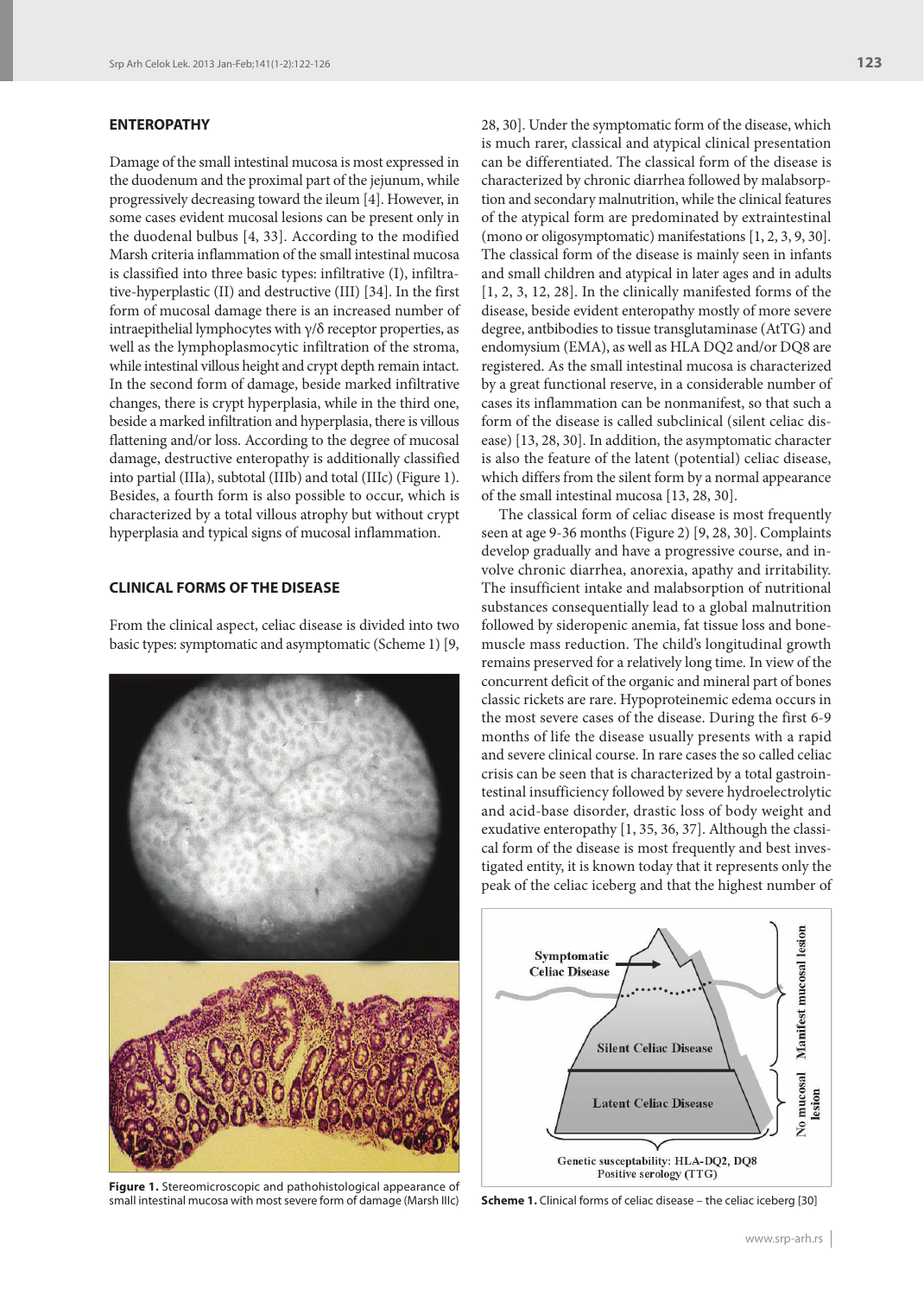

**Figure 2.** A 15-months old boy with celiac disease during diagnostic phase (left) and after a year on gluten-free diet (right)

patients, both children and adults, present with the atypical or asymptomatic form of the disease [13, 28, 30].

In preschool children the onset and the course of the disease is mostly uncharacteristic (atypical) and more difficult to recognize [9, 28, 30]. Most frequently, gastrointestinal disorders are absent or slight. There is the presence of recurrent abdominal pain and constipation, diarrhea rarely, while frequently sideropenic anemia resistant to oral therapy with iron, delay in longitudinal growth, marked thinness, osteopenia and child's personality changes. [1, 2, 3, 30].

In later childhood and adolescence symptomatology is predominated by mono or oligosymptomatic extraintestinal disorders [9, 28, 30]. Beside the manifestations of this type that can be seen at previous age, others also develop, such as developmental delay, enamel hypoplasia, chronic fatigue, arthralgia, myalgia, ataxia, polyneuropathy, epilepsy, alopecia, vitiligo, dermatitis herpetiformis and other. Frequently occurring finding, both in these and earlier ages, involve isolated hypertransaminasemia, liver steatosis, thrombocytosis, granulocytosis, osteopenia and lymphocytic gastritis [5, 13, 38].

Possible complications of celiac disease verified with delay or inadequately treated that are seen in adult age involve T-cell small intestinal lymphoma, refractory sprue and ulcerative jejunoileitis [3]. Recent investigations have indicated that the risk of other malignancies is not as high as previously considered [2]. A potential complication of untreated celiac disease also involves infertility [4].

# **ASSOCIATION WITH OTHER DISEASES**

In addition to a high frequency among close relatives of the diseased, particularly those of the first line, celiac disease is characterized by a high association (3-10%) with other autoimmune diseases, such as diabetes mellitus type I, au-

toimmune thyroiditis, Addison's disease, juvenile idiopathic arthritis, Sjögren's syndrome, autoimmune liver diseases, systemic lupus erythematodes, IgA nephropathy, myasthenia gravis, psoriasis, dilated cardiomyopathy and other [1, 2, 3, 30, 39]. Approximately identical prevalence of the disease is also registered in IgA selective deficit, as well as in Down, Turner and Williams syndrome [2, 9, 40].

#### **DIAGNOSTICS**

The diagnosis of celiac disease is based on enterobiopsy with pathohistological examination of the small intestinal mucosa [1, 2, 3, 41]. According to the latest recommendations of the European Society for Pediatric Gastroenterology, Hepatology and Nutrition (ESPGHAN) defined in 2010, this procedure is not necessary only in patients with symptoms and/or signs corresponding to celiac disease, but also with present IgA antibodies titer to tissue transglutaminase (AtTG) above 100 U/ml, positive anti-endomysial antibodies and "celiac HLA" (DQ2 and/or DQ8) [42, 43]. In favor of the verification of disease presence, i.e. justified introduction of gluten-free diet unpreceded by biopsy, speak the patient's clinical recovery and AtTG disappearance [42, 43]. Such attitude in the celiac disease diagnostics is based, not only on high sensitivity and specificity of IgA AtTG as a serological marker of the disease (>95%), but also on a highly significant correlation of their titer with the degree of small intestinal mucosa damage, as well as on the almost unavoidable (>98%) presence of HLA DQ2 and/or DQ8 [42, 43]. Serological indicators of the disease, such as autoantibodies to endomysium and tissue transglutaminase, and antibodies to deanimated gliadin peptides have a high sensitivity and specificity, but not also an absolute diagnostic validity [1, 2, 3, 44, 45]. Therefore, they are primarily used in the detection of asymptomatic and atypical forms of the disease, as well as in the assessment of the consistency of elimination diet in cases with already verified disease [11, 13, 45, 46]. If the diagnosis of celiac disease is exact, according to the latest ESPGHAN criteria, the provocation of gluten tolerance with a pathohistological analysis of the small intestinal mucosa is unnecessary neither in children in whom it was verified before completed second year of life [42, 43]. However, in patients on gluten-free diet introduced without a preceding enterobiopsy, as well as in cases in whom morphological mucosal damage was not typical or where samples were inadequate for a reliable interpretation, the final confirmation or exclusion of celiac disease is based on the biopsy finding during gluten tolerance provocation [41, 42, 43]. As this procedure can endanger the quality of permanent teeth, it is suggested not to be used before completed sixth year of life, and due to adverse effects on the child's growth and development neither during puberty [41].

# **TREATMENT**

As celiac disease represents a permanent disorder, the basis of its treatment forms a life-long gluten-free diet [1, 2,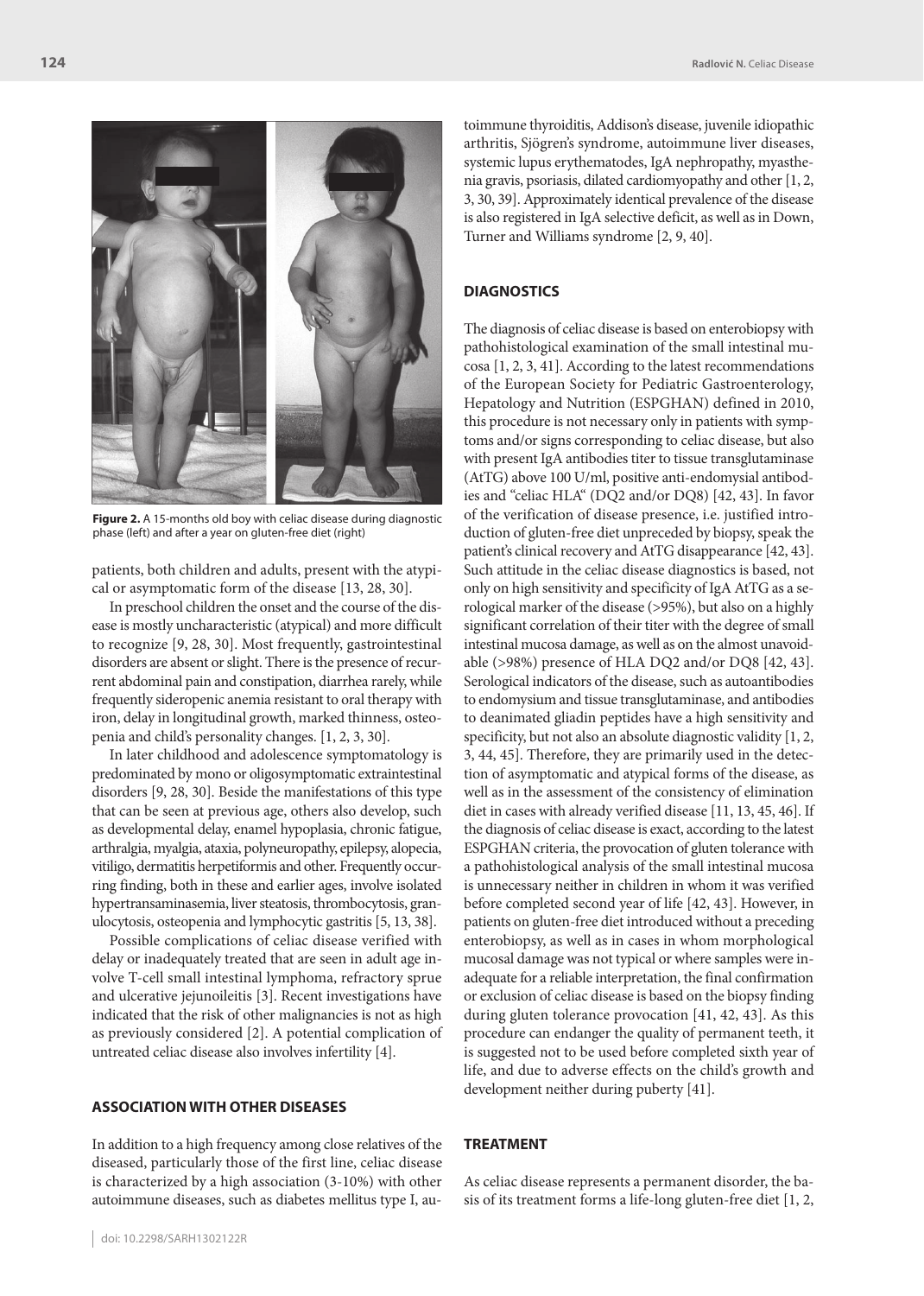3, 47]. In addition, during the initial phase of treatment most patients, particularly those with the symptomatic form of the disease, require correction of microelements and vitamin deficit, above all iron and folates, and in a certain number of cases a temporary restriction of lactose [2, 48]. In the most severe forms of the disease, beside the stabilization of water-salt balance and edema removal, semi-elementary and/or additional parenteral nutrition is applied, and very rarely a short-term glucocorticoid therapy as well [1, 36, 37].

#### **PROGNOSIS**

The prognosis of a timely recognized and adequately treated celiac disease is excellent [49]. In fact, if all conditions are fulfilled, these persons cannot even be considered patients. Late recognition of the disease or non-adherence

#### **REFERENCES**

- 1. Troncone R, Auricchio S. Celiac disease. In: Wyllie R, Hymas JS, editors. Pediatric Gastrointestinal and Liver Disease. 3rd ed. Philadelphia: Saunders Elsevier; 2006. p.517-27.
- 2. Mäki M. Celiac disease. In: Kleinman RE, Sanderson IR, Goulet O, Sherman PM, Mieli-Vergani G, Shneider B, editors. Walker's Pediatric Gastrointestinal Disease. 5th ed. Hamilton: BC Decker Inc; 2008. p.319-27.
- 3. Branski D, Troncone R. Gluten-sensitive enteropathy (Celiac disease). In: Kliegman RM, Stanton BF, Schol NF, St Geme III JW, Behrman RE, editors. Nelson Textbook of Pediatrics. 19th ed. Philadelphia: Elsevier Saunders; 2011. p.1308-11.
- 4. Celiac disease. World Gastroenterology Organisation Practice Guidelines; 2007.
- 5. Greco L, Timpone L, Abkari A, Abu-Zekry M, Attard T, Bouguerrà F, et al. Burden of celiac disease in the Mediterranean area. World J Gastroenterol. 2011; 17(45):4971-8.
- 6. Green PH, Jabri B. Celiac disease. Annu Rev Med. 2006; 57:207-21. Cummins AG, Roberts-Thomson IC. Prevalence of celiac disease in
- the Asia-Pacific region. J Gastroenterol Hepatol. 2009; 24(8):1347-51. 8. Kagnoff MF. Celiac disease: pathogenesis of a model
- immunogenetic disease. J Clin Invest. 2007; 117(1):41-9.
- 9. Lionetti E, Catassi C. New clues in celiac disease epidemiology, pathogenesis, clinical manifestations, and treatment. Int Rev Immunol. 2011; 30(4):219-31.
- 10. Kneepkens CM, von Blomberg BM. Clinical practice: coeliac disease. Eur J Pediatr. 2012; 171(7):1011-21.
- 11. Rodrigues AF, Jenkins HR. Investigation and management of coeliac disease. Arch Dis Child. 2008; 93(3):251-4.
- 12. Steele R; CRF. Diagnosis and management of coeliac disease in children. Postgrad Med J. 2011; 87(1023):19-25.
- 13. Admou B, Essaadouni L, Krati K, Zaher K, Sbihi M, Chabaa L, et al. Atypical celiac disease: from recognizing to managing. Gastroenterol Res Pract. 2012; 2012:637187.
- 14. Tommasini A, Not T, Ventura A. Ages of celiac disease: from changing environment to improved diagnostics. World J Gastroenterol. 2011; 17(32):3665-71.
- 15. Byass P, Kahn K, Ivarsson A. The global burden of childhood coeliac disease: a neglected component of diarrhoeal mortality? PLoS One. 2011; 6(7):e22774.
- 16. Cataldo F, Montalto G. Celiac disease in the developing countries: a new and challenging public health problem. World J Gastroenterol. 2007; 13(15):2153-9.
- 17. Barada K, Bitar A, Mokadem MA, Hashash JG, Green P. Celiac disease in Middle Eastern and North African countries: a new burden? World J Gastroenterol. 2010; 16(12):1449-57.
- 18. Norris JM, Barriga K, Hoffenberg EJ, Taki I, Miao D, Haas JE, et al. Risk of celiac disease autoimmunity and timing of gluten introduction in the diet of infants at increased risk of disease. JAMA. 2005; 293:2343-51.

to the gluten-free diet can lead to various complications, sometimes even highly severe [11, 49, 50].

#### **CONCLUSION**

Celiac disease represents a polygenically determined autoimmune disorder induced by gluten in wheat, barley and rye. It primarily occurs in Caucasians, and particularly often in close relatives of the diseased, as well as in patients with other autoimmune diseases; IgA deficit and Down, Turner and Williams syndrome. The basis of the disease and the key finding in its diagnostics are formed by the non-specific inflammation of the small intestinal mucosa that resolves by gluten-free diet. Beside enteropathy, either symptomatic or asymptomatic, the disease is also characterized by different extraintestinal manifestations. If timely recognized and adequately treated, the disease prognosis is good.

- 19. Agostoni C, Decsi T, Fewtrell M, Goulet O, Kolacek S, Koletzko B, et al. Complementary feeding: a commentary by the ESPGHAN Committee on Nutrition. J Pediatr Gastroenterol Nutr. 2008; 46(1):99-110.
- 20. Symon B, Bammann M. Feeding in the first year of life emerging benefits of introducing complementary solids from 4 months. Aust Fam Physician. 2012; 41(4):226-9.
- 21. Silano M, Agostoni C, Guandalini S. Effect of the timing of gluten introduction on the development of celiac disease. World J Gastroenterol. 2010; 16(16):1939-42.
- 22. Nordyke K, Olsson C, Hernell O, Ivarsson A. Epidemiological research drives a paradigm shift in complementary feeding - the celiac disease story and lessons learnt. Nestle Nutr Workshop Ser Pediatr Program. 2010; 66:65-79.
- 23. Radlovic NP, Mladenovic MM, Lekovic ZM, Stojsic ZM, Radlovic VN. Influence of early feeding practices on celiac disease in infants. Croat Med. J 2010; 51(5):417-22.
- 24. Sollid LM. Breast milk against coeliac disease. Gut. 2002; 51:767-8.
- Akobeng AK, Ramanan AV, Buchan I, Heller RF. Effect of breast feeding on risk of coeliac disease: a systematic review and metaanalysis of observational studies. Arch Dis Child. 2006; 91:39-43.
- 26. Aggarwal S, Lebwohl B, Green PH. Screening for celiac disease in average-risk and high-risk populations. Therap Adv Gastroenterol. 2012; 5(1):37-47.
- 27. Ghosh S. Advances in our understanding of the pathogenesis of celiac disease. Can J Gastroenterol. 2011; 25(4):186.
- 28. Scanlon SA, Murray JA. Update on celiac disease etiology, differential diagnosis, drug targets, and management advances. Clin Exp Gastroenterol. 2011; 4:297-311.
- 29. Trynka G, Hunt KA, Bockett NA, Romanos J, Mistry V, Szperl A, et al. Dense genotyping identifies and localizes multiple common and rare variant association signals in celiac disease. Nat Genet. 2011; 43(12):1193-201.
- 30. Fasano A. Clinical presentation of celiac disease in the pediatric population. Gastroenterology. 2005; 128(4 Suppl 1):S68-73.
- 31. Fasano A, Berti I, Gerarduzzi T, Not T, Colletti RB, Drago S, et al. Prevalence of celiac disease in at-risk and not-at-risk groups in the United States: a large multicenter study. Arch Intern Med. 2003; 163:286-92.
- 32. Romanos J, van Diemen CC, Nolte IM, Trynka G, Zhernakova A, Fu J, et al. Analysis of HLA and non-HLA alleles can identify individuals at high risk for celiac disease. Gastroenterology. 2009; 137:834-40.
- 33. Zawahir S, Safta A, Fasano A. Pediatric celiac disease. Curr Opin Pediatr. 2009; 21(5):655-60.
- 34. Oberhuber G, Granditsch G, Vogelsang H. The histopathology of coeliac disease: time for a standardized report scheme for pathologists. Eur J Gastroenterol Hepatol. 1999; 11(10):1185-94.
- 35. Walia A, Thapa BR. Celiac crisis. Indian Pediatr. 2005; 42:1169.
- 36. Baranwal AK, Singhi SC, Thapa BR, Kakkar N. Celiac crisis. Indian J Pediatr. 2003; 70(5):433-5.